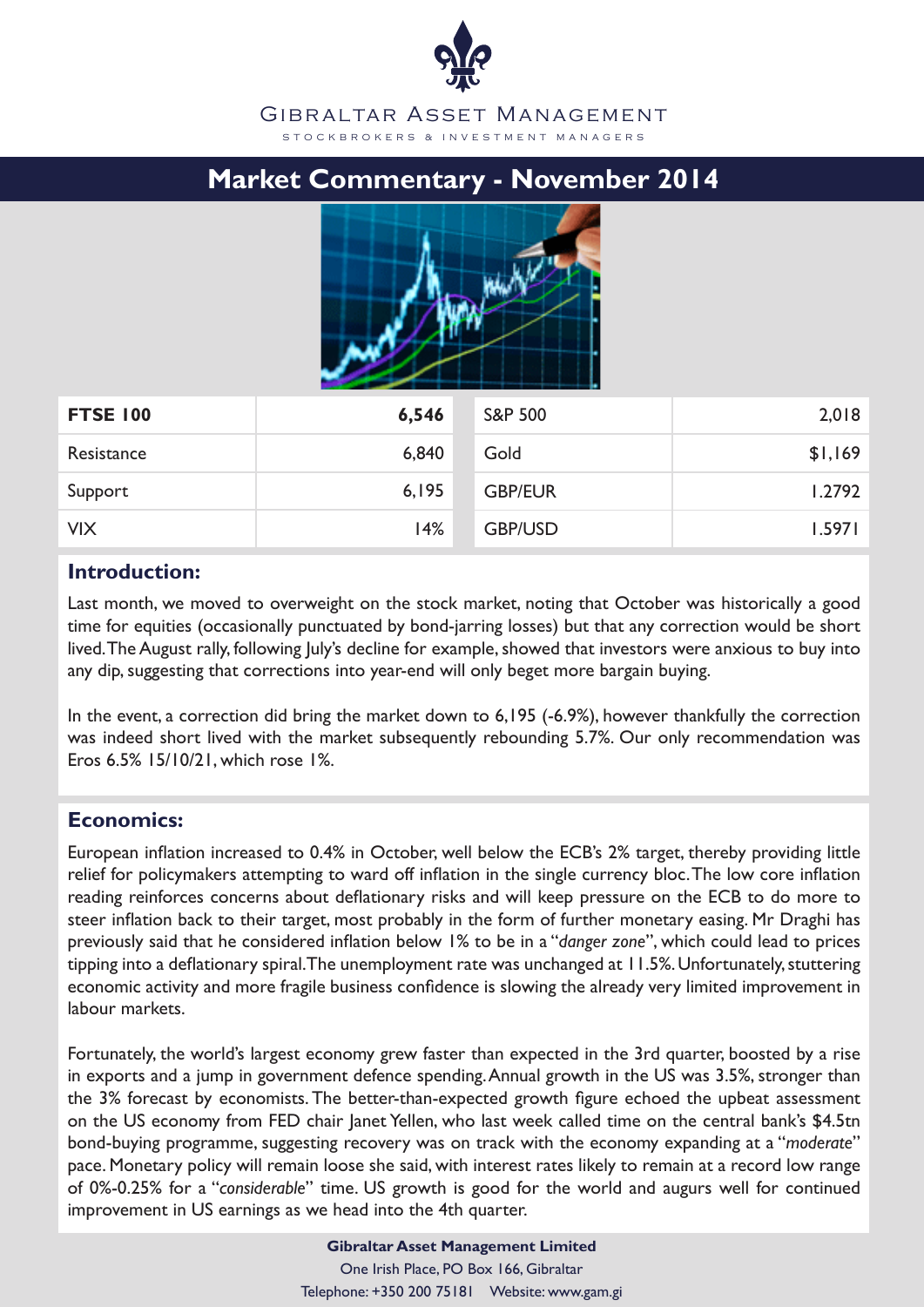

# **Market Commentary (cont)**

## **Economics (cont):**

Things look pretty good in the UK as well with George Osborne hailing the latest GDP figure of 0.7%, stating "*these are strong figures; they show that Britain is leading the pack in what is an increasingly uncertain global economy. The recovery is broadly based, but we are not immune from the problems in the Eurozone…The great news is that manufacturing is buoyant as well*".

## **Technical Analysis:**

Last month, we advised that the market was oversold and that it was a good opportunity to buy into the dip. Unfortunately, a multitude of factors brought the market down to its knees before staging a magnificent recovery. This proves that the bull market is still intact and with the RSI lying at 61%, the market is poised to continue its upward trend between now and year end, barring any geo-political shocks.

*"The illusion of randomness gradually disappears as the skill in chart reading improves" – John Murphy*

**Seasonality:** *"History doesn't repeat itself, but it does rhyme" - Mark Twain*

### The January Barometer

Historically, the returns in January have signalled the returns for the rest of the year. If they are positive, the returns for the whole year tend to be positive and vice versa. First mentioned by Yale Hirsch in the Stock Trader's Almanac in 1972, a variant has it that returns for the whole year can be predicted by the direction of the market in just the first 5 days of the year.

Whichever variant you use, statistically 2014 is likely to be a down year if the past has anything to go by.

### November <sup>®</sup>

The variation in performance that exists between the 12 months of the year is statistically significant. For example, December is the FTSE 100's best performing month since 1984, rising 2.5% on average, 86% of the time. September is the worst month of the year, rising just 48% of the time, with an average return of -1%.

Since 1984 the FTSE 100 has risen 59% of the time in November, with an average return of 0.7%, making it the 6th best month of the year.

### November - April

Delaying re-entering the market from St. Ledgers Day to Halloween has yielded statistically significant outperformance with the FTSE All-Share rising an average 13.4% from Halloween to May Day since 1965. There is a 1-in-2,000 chance of this arising by chance in random data. One explanation for this is that as the nights draw in during winter, we become anxious and depressed, which means share prices fall and expected returns rise. This then leads to a decent winter rise.

### Second-Year U.S. Presidential Cycle <sup>®</sup>

The stock market tends to bottom out during the second year of each new presidential term and then recover strongly in the final two years. This is due to each Administration ensuring that the economy is strong by re-election time. Unfortunately, the excessive stoking of the economic fires creates excesses, including over-priced stocks, leading to poor stock market returns in the first two years of the next term.

> **Gibraltar Asset Management Limited** One Irish Place, PO Box 166, Gibraltar Telephone: +350 200 75181 Website: www.gam.gi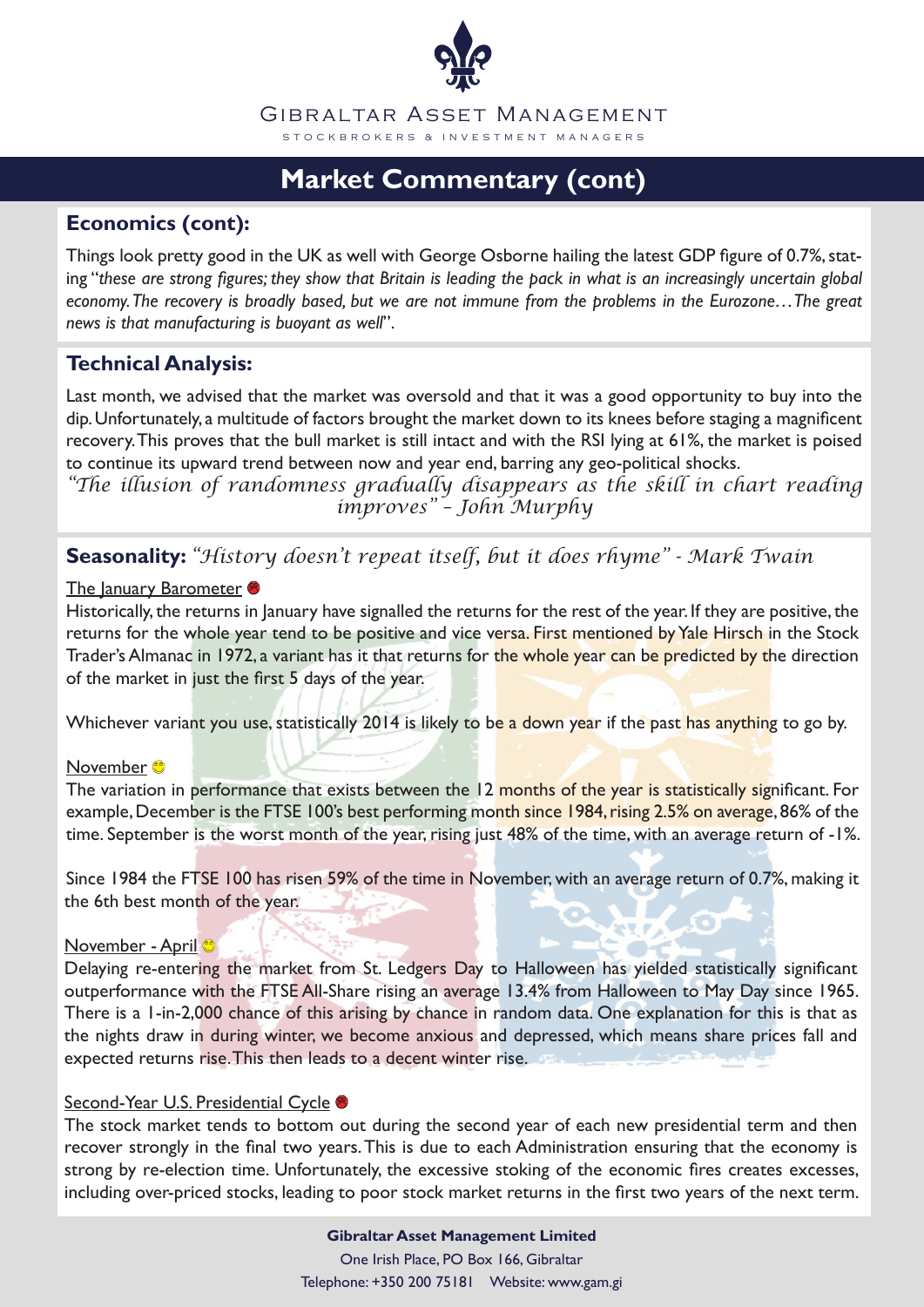

# **Market Commentary (cont)**

## **Seasonality (cont):**

### Chinese New Year – Year of the Horse

The Chinese calendar revolves around a 12 year cycle where each year is associated with an animal (rat, ox, tiger, rabbit, dragon, snake, horse, goat, monkey, chicken, dog and pig). Each New Year starts between 21st January and 21st February, the exact date being dependent upon a variety of complex factors. The best performing animals since 1950 have been the goat and the dog. The worst performing animals have been the chicken and snake.

This year is the year of the horse, a decent year historically for equities, with positive returns averaging  $-7\%$ .

#### Market's Decennial Cycle <sup>®</sup>

Since 1801, the strongest years for the FTSE All-Share have been the 2nd, 3rd and 5th years in the decades. The market has risen 14 out of the 21 decades in these years, with an average return of over 4%. The weakest has been the 10th being the only year to have a negative average change (-1.2%).

The 4th year has been positive in 13 of the 21 decades, rising on average 6.2%.

## **Quote of the Month:**

*"In investing, what is comfortable is rarely profitable" –* Robert Arnott

### **Market Outlook:**

**Over the long term** *(since 1962), the FTSE All-Share has returned 7.2% per annum and that does not include the average 3.8% dividend yield earned on top. Therefore, 'strategically', it pays to be in the market. Also, considering inflation averaged 6.2% over the same period, it is vital that an investor invests in equities in order to preserve the purchasing power of their money. However, markets can be subject to swings in the interim and investors should be mindful of these with a view to protecting their capital and thus maintain a 'tactical' view.* 

**Our allocation to the stock market remains overweight.** November is historically a good time for equities (rising on average 0.7%, 59% of the time). It is also the start of the strongest half of the year. Technically, the market quietly bullish with the RSI at 61% - a nice level for a continuing uptrend in the market.

Fundamentally, we acknowledge that there are a number of worrying signals: the sell-off in high yield bonds, falling commodity prices, a flattening yield curve, a narrowing participation in the market, geopolitics and the Ebola crisis in particular poses potentially significant tail risk. All of these could keep volatility elevated in the short term, but we think the underlying equity backdrop remains constructive and advise buying the dips. J.P. Morgan Cazenove lists the following bullish factors:

1) The Fed's bond purchases are ending, but the US economy does not need these anymore. The recovery is far from "*creditless*", "*jobless*" and "*houseless*". All three of these pillars are improving.

2) The strengthening USD should not be seen as a bearish signal. Although it can be seen as a "risk-off" indicator, now it is largely a result of robust US growth, and this has two key implications. First, it is positive for global exports. Second, it helps consumer purchasing power as commodity prices and inflation rates come down.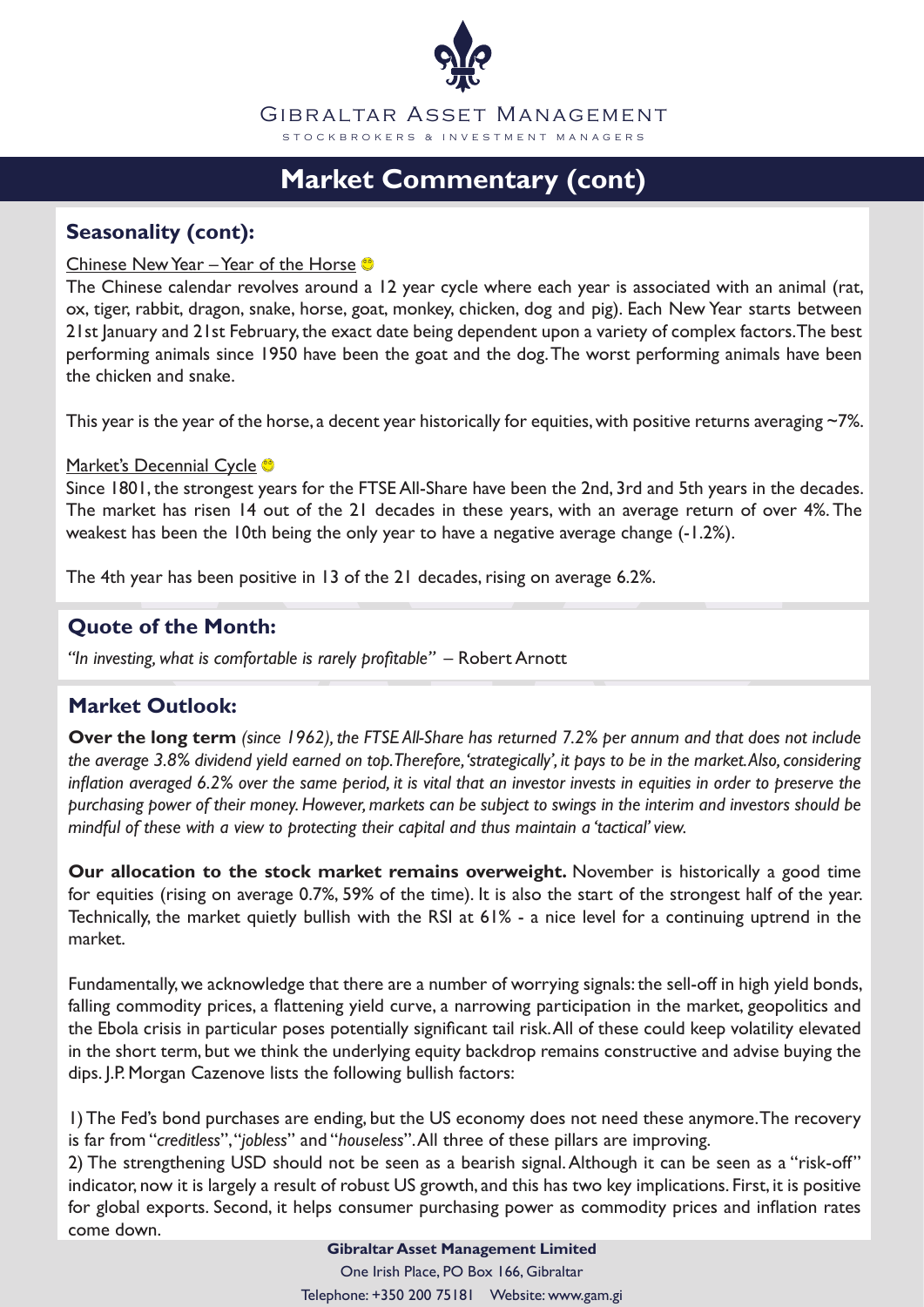

# **Market Commentary (cont)**

## **Market Outlook (cont):**

3) The recent credit sell-off was technical in nature, driven by retail outflows and recent large issuance. Buyers should now come back into the market as yields have been re-priced higher.

4) Eurozone growth has been undershooting expectations for a while now, so much so that bad data is now seen as good news, as it could usher in greater probability of a full blown QE, as well as continued currency weakness.

5) Q3 results are likely to be a positive event in the US, despite the stronger USD, given the very undemanding hurdle rate. 77% of US companies that have reported have beat EPS estimates, by 6% on average.

6) The start of US policy tightening should not be seen as a negative for stocks. Indeed, equities always made new highs within 6-12 months of the past starts of policy normalisation in the US.

7) Equities remain the asset class offering the best relative valuations.

We believe that 3%+ US GDP growth, share buybacks (roughly 25% of buybacks are executed in November and December), and the prospect of sustained low interest rates should limit any potential downside. In this market, we are now gravitating towards cyclical stocks, which trade at their lowest relative valuations since 2009. We like Total, Babcock, Philips and BMW at these levels.

## **Tweet of the Month:**

"*Investors buy too many expensive actively managed funds because they see skill where none exists"*

Research by the University of Mannheim has found that investors make two errors when selecting funds:

1) They fail to see that, in a large sample of funds, a few will outperform consistently, or by a lot, simply by chance even if there's no skill. For example, a fund with no skill has a 50:50 chance of beating the market in any 12-month period. If returns are serially independent then it has a 3.1% chance of outperforming in each of five successive years. That might seem like a small chance. But as there are over 3,000 funds in the UK, we'd expect almost 100 to have such consistent outperformance – even if not one had any skill at all.

2) They are more likely to attribute skill to a fund with high but variable returns than to one with less spectacular but more stable returns – even if the latter really does have skill. This suggests that investors are prone to the intentionality bias – a tendency to attribute outcomes to people's intentions and abilities even when they are in fact due to luck.

This helps to explain why investors continue to hold actively managed funds even though most underperform their benchmarks over the long term. Research at Vanguard Asset Management shows that, over the last 15 years 85% of global equity funds have either underperformed, closed or merged (it's important to take account of fund closures in assessing the overall performance of fund managers, because otherwise survivorship bias – the tendency for only good funds to survive – will overstate the number of funds that do well. Unfortunately, investors also fail to appreciate how much funds' fees compound over time.

The moral of the story is that if you are going to buy an actively-managed fund, do so for a better reason than past performance. And ensure you are not being ripped off in fees.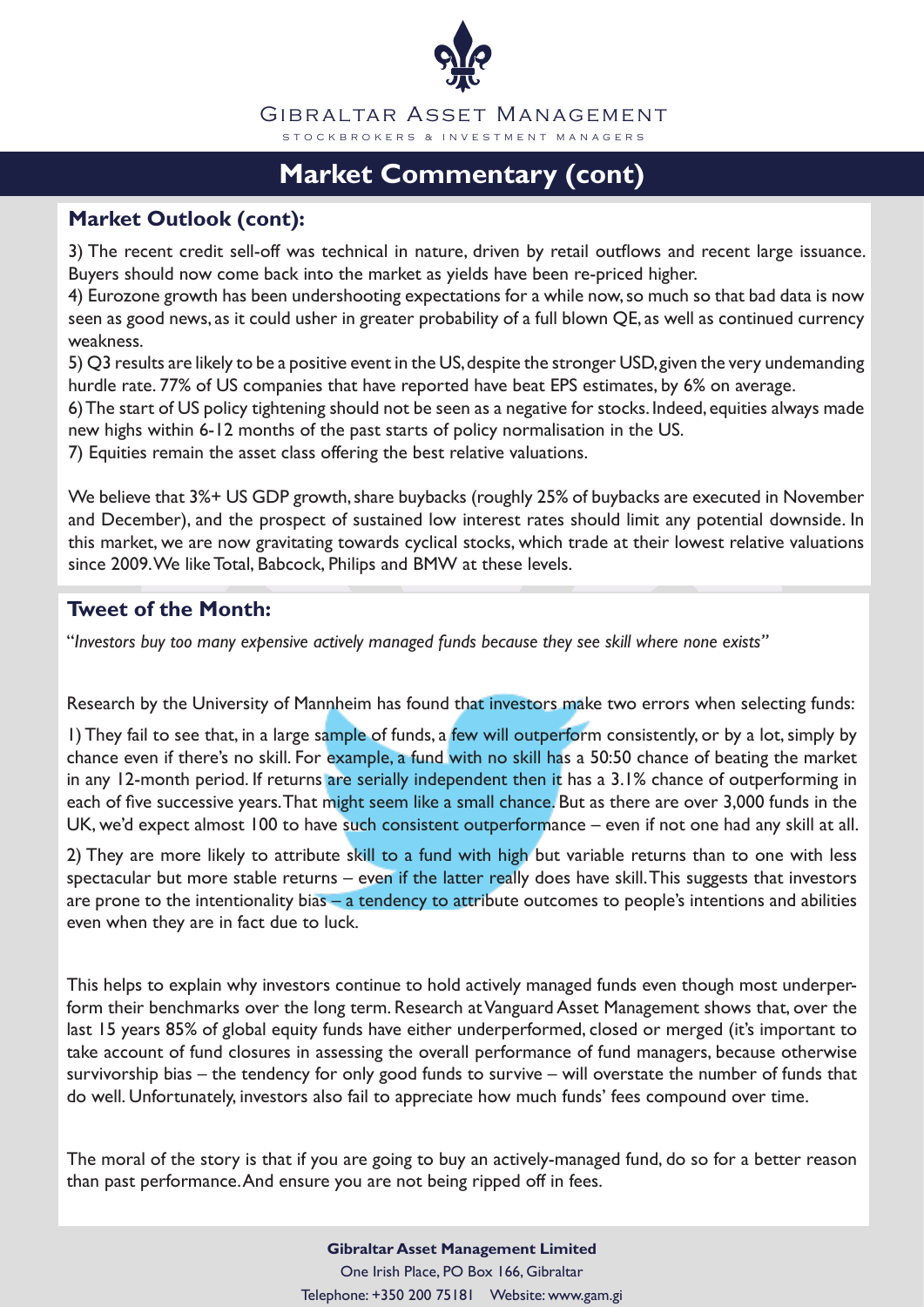

# **Market Commentary (cont)**

## **Trader's Corner:**

### Quarterly Sector Strategy

The following sectors have been found to be the strongest/weakest in the FTSE 350 over the year's four quarters:

| Quarter         | <b>Strongest Sector</b>      | <b>Weakest Sector</b>               |
|-----------------|------------------------------|-------------------------------------|
| l st            | Industrial Engineering       | Pharmaceuticals                     |
| 2 <sub>nd</sub> | Electricity                  | <b>Construction &amp; Materials</b> |
| 3rd             | Software & Computer Services | Oil & Gas Producers                 |
| 4th             | <b>Beverages</b>             | <b>Banks</b>                        |

This suggests a strategy which cycles a portfolio through the four strong sectors throughout the year – Industrial Engineering from 1st January to 31st March, Electricity from 1st April to 30th June, Software & Computer Services from 1st July to 30th September and Beverages from 1st October to 31st December. Over the last 10 years, this strategy would have grown a £1,000 portfolio into £13,300, compares with a buy and hold in the FTSE All-Share of £1,669.

Investors looking to trade this strategy could look to buy shares in Diageo Plc in the fourth quarter (1841p, 19.3x P/E, 3.1% yield, -1.7% upside to average broker target). More sophisticated traders may look to use a CFD to gain leveraged upside to the sector as well as create their own hedge fund by shorting the weakest sector whilst going long the strongest sector via CFDs.

### Seasonal Tendency

In an average month, the market tends to rise in the first three days before then falling back. It has a tendency to increase quite strongly over the final seven trading days of the month.

*Going long the market via a CFD 20th November would be best to capture this move.*

### **Gold Strength**

Gold tends to enjoy good gains in November rising 60% of the time since 1986 with an average gain of  $~1.3\%$ 

### Seasonality of GBP/USD

On 15th August 1971, President Nixon announced that the US was ending the convertibility of the US dollar to gold and this led to the end of the Bretton Woods system and fixed-rate currencies, such as sterling, became free-floating.

Since then, November has statistically been a weak month for GBP/USD, falling on average almost 1.5%.

*Going short GBP/USD via a CFD would be best to capture this move. Alternatively, buying a share that derives the majority of its earnings in USD and that historically performs strongly in November is an option e.g. Shire Plc.*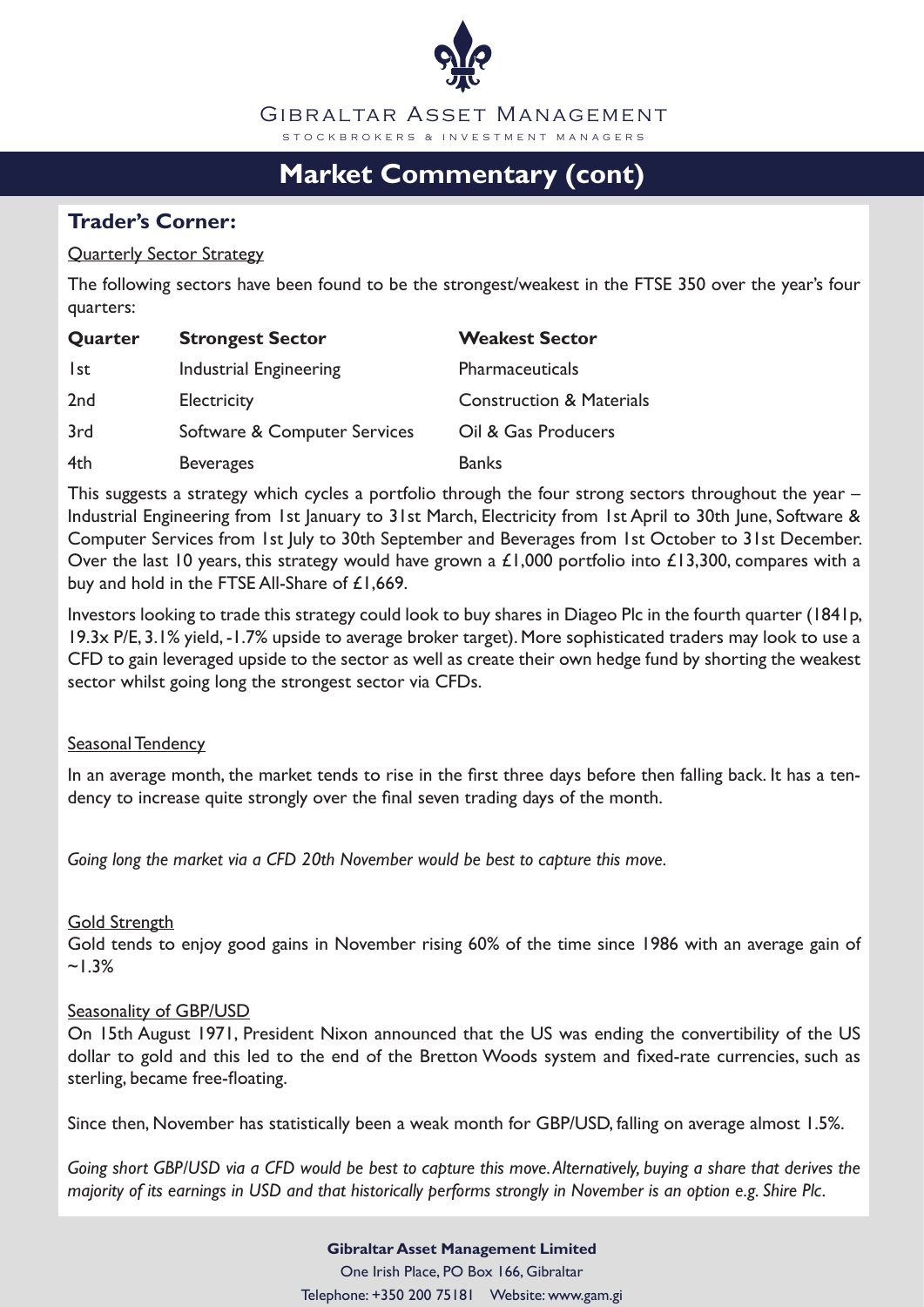

# **Market Commentary (cont)**

## **Trading Corner (cont):**

#### Strongest Weeks

The week starting the 3rd of November is the tenths strongest week of the year, rising 66%% of the time, posting an average gain of 0.1%.

*Going long the market via a CFD would be best to capture this move.*

**Option of the Month** Sell BHP Billiton January 1500 puts @ 22p Stock at a 5-year low, supported by a 4.7% dividend yield. Premium equates to an annualised yield of 8.8%

*Click here to view our guide to the Traded Options Market.*

## **Recommended Investment:**

### **BHP Billiton 1626p, 4.8% yield, 12.9x P/E ratio**

This month's recommendation fits in perfectly with our overweight equity stance, in particular towards cyclicals, which are at their lowest valuation since 2009.

BHP is the world's largest mining company, formed by the merger of BHP Ltd and Billiton Plc in 2001. It is highly diversified with six major business units covering Petroleum, Aluminium, Base Metals, Carbon Steel, Coal and Stainless Steel.

Iron ore prices have come under pressure in the last 12 months (they have fallen ~40%), however, BHP is a low-cost producer (their break-even point is \$49 a tonne) and will survive whilst high-cost producers will be squeezed out of the market. BHP is still bullish on medium term demand growth with Chinese steel production to peak at 1.1bt by mid-2020's as China's steel stock of ~5t/per capita is still only half that of US, Germany and Japan.

The company has delivered well on market expectations of a scale-back in capex and divesting the noncore assets and establishing a utility-style dividend yield. However, we believe all this is not priced in and still expect BHP to announce a sustainable buy-back over the next 12 months.

The company is due to be restructured early next year with the creation of a new company ("Newco") and a spinoff of its non-core assets by mid-2015 as a pro-rata distribution to all shareholders. The new company will have minimal debt and an investment grade rating. We believe that this restructuring will likely deliver an improved market valuation for BHP, as the market has been willing to place a higher multiple on companies that deliver higher returns.

The stock is now trading at a discount against a range of historic valuation multiples. Technically, the shares are at 5-year lows. Citi has a 2100p price target, suggesting 29% potential upside, plus a 4.8% dividend yield on top. **Buy.**

### **Gibraltar Asset Management Limited** One Irish Place, PO Box 166, Gibraltar Telephone: +350 200 75181 Website: www.gam.gi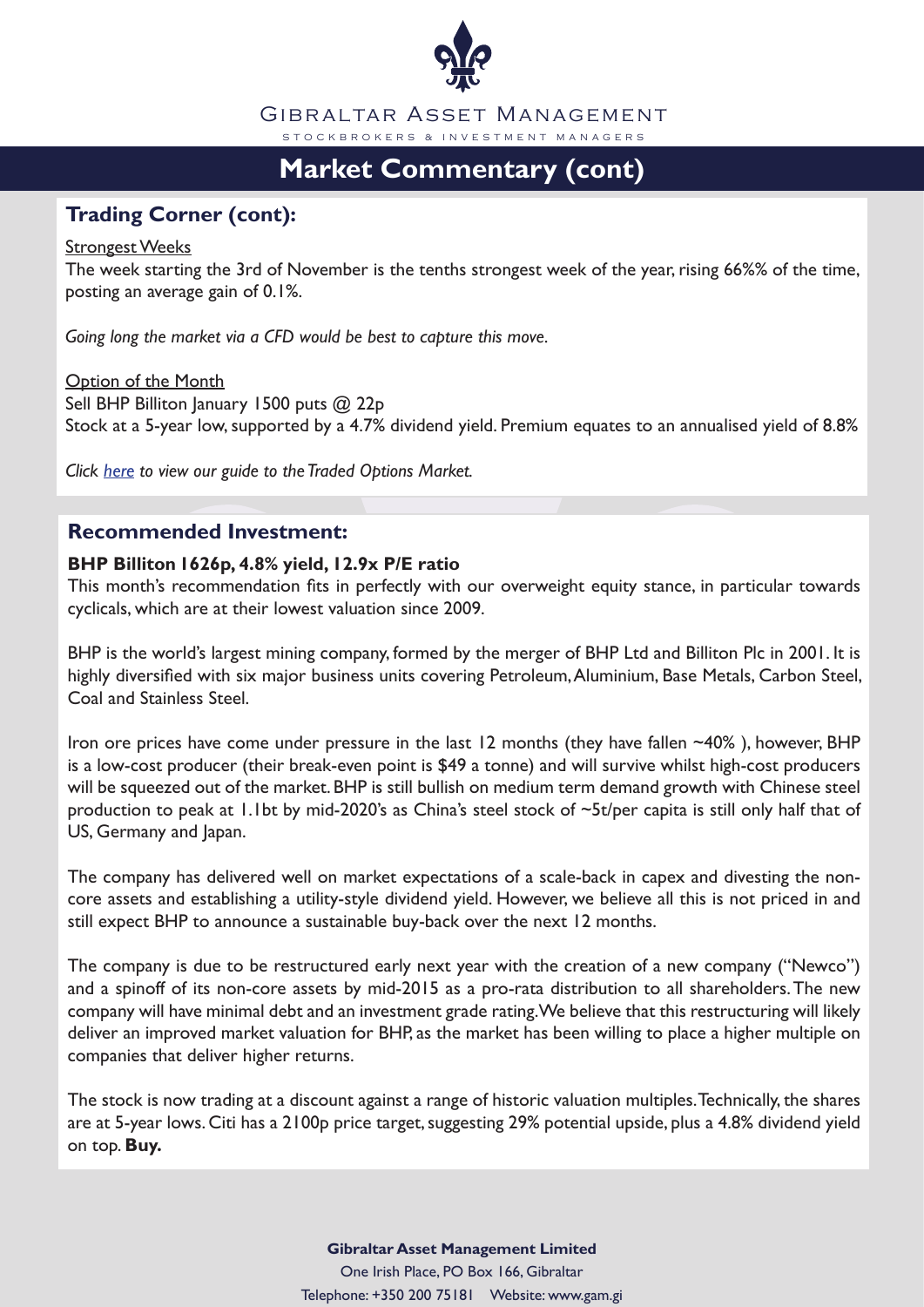

## **Market Commentary (cont)**

#### **Investment Calendar:**

| 3rd November  | Start of the 10th strongest market week                        |
|---------------|----------------------------------------------------------------|
| 6th November  | Full moon (markets tend to reach a low point around this time) |
|               | MPC interest rate announcement at 12 noon                      |
|               | <b>ECB Meeting</b>                                             |
| 7th November  | Nonfarm Payroll Report                                         |
| 21st November | <b>Options Expiry Day</b>                                      |
| 22nd November | New Moon (markets tend to reach tops around this time)         |

### **Chart Legend:**



20 day moving average 50 day moving average 200 day moving average

bollinger bands (an indicator that measures 2 standard deviations away from the 20 day m/a) (signifies the long-term direction of the security - whether it is in a bull or bear market) (signifies the medium-term direction of the security) (signifies the short-term direction of the security. prices tend to gyrate around their 20 day m/a)

## **Technical Analysis Guide:**

RSI (relative strength index) - indicates whether a security is overbought (above 70) or oversold (below 30). Also when the RSI moves above 50 that is considered bullish (or vice versa).

ADX (average directional index) - indicates whether a security is in a trend (above 20) or not in a trend (below 20). For trending markets moving averages work best when considering lines of support/resistance.

#### **Research Disclaimer**

Gibraltar Asset Management is a trading name of Gibraltar Asset Management Limited, is a member firm of the London Stock Exchange and is authorised and regulated by the Financial Services Commission. Research: Neither the information nor the expressed opinions in this document constitute or intend to be an offer, or a solicitation of an offer, to buy or sell relevant securities ( i.e. securities mentioned herein and options, warrants, or rights to or interests in any such securities). The information and opinions contained in this document have been compiled from, and based upon generally available information and independent research undertaken by ourselves which has been qualified and reviewed by our portfolio managers for suitability or appropriateness. However, the accuracy or completeness of the analysis cannot be guaranteed. Confidentiality: The information in this document and any attachments may contain proprietary information some or all of which may be legally privileged. It must not be disclosed to or used by persons other than the intended recipient. If received in error, please notify us immediately and then delete this document. Content: Please note that the content of this document may be e-mailed and may be intercepted, monitored or recorded for compliance purposes. Copyright: Copyright in this document and any attachments created by Gibraltar Asset Management Limited belongs to Gibraltar Asset Management Limited unless otherwise stated. Care: Gibraltar Asset Management Limited shall not be liable to the recipient or any third party for any loss or damage howsoever arising from this document and / or its content, including if e-mailed, loss or damage caused by virus. It is the responsibility of the recipient to ensure that the opening or use of this document and any attachments shall not adversely affect systems or data. Contact: Telephone +350 200 75181 Mail: gam@gam.gi Website:www.gam.gi

#### **Gibraltar Asset Management Limited**

One Irish Place, PO Box 166, Gibraltar

Telephone: +350 200 75181 Website: www.gam.gi